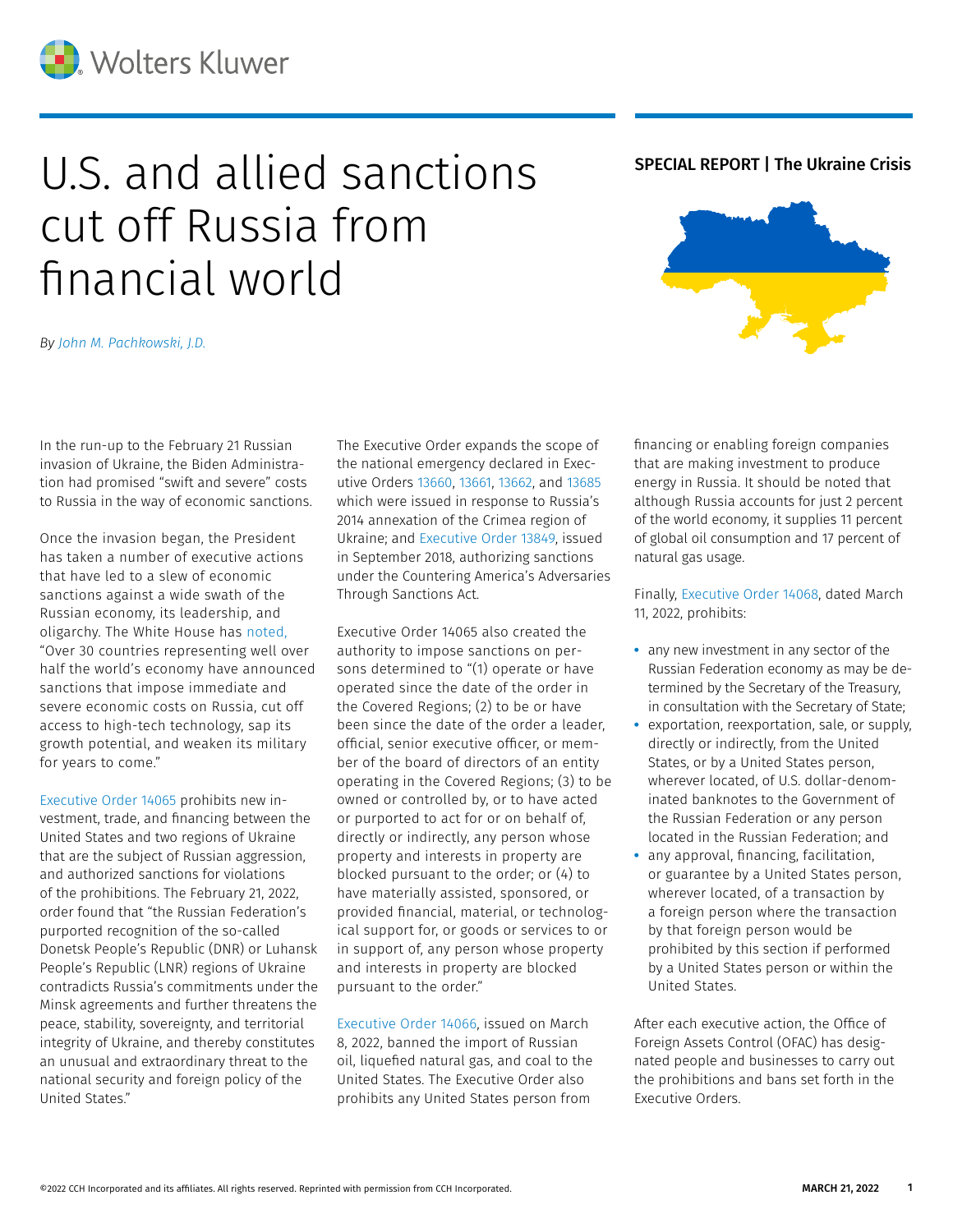

# DISMANTLING THE KREMLIN'S FINANCIAL NETWORK

The first action taken by OFAC was sanctioning "two major Russian state-owned financial institutions, imposing additional restrictions on Russian sovereign debt, and sanctioning five Kremlin-connected elites." The two financial institutions were the Corporation Bank for Development and Foreign Economic Affairs Vnesheconombank (VEB) and Promsvyazbank Public Joint Stock Company (PSB). Treasury Secretary Janet Yellen [commented,](https://home.treasury.gov/news/press-releases/jy0602) "Today's actions, taken in coordination with our partners and allies, begin the process of dismantling the Kremlin's financial network and its ability to fund destabilizing activity in Ukraine and around the world. We continue to monitor Russia's actions and if it further invades Ukraine, the United States will swiftly impose expansive economic sanctions that will have a severe and lasting impact on Russia's economy."

The Treasury Department has issued six General Licenses[—General License Number 17,](https://home.treasury.gov/system/files/126/ukraine_gl17.pdf) [General License Number 18,](https://home.treasury.gov/system/files/126/ukraine_gl18.pdf) [General License](https://home.treasury.gov/system/files/126/ukraine_gl19.pdf)  [Number 19,](https://home.treasury.gov/system/files/126/ukraine_gl19.pdf) [General License Number 20,](https://home.treasury.gov/system/files/126/ukraine_gl20.pdf) [Gen](https://home.treasury.gov/system/files/126/ukraine_gl21.pdf)[eral License Number 21,](https://home.treasury.gov/system/files/126/ukraine_gl21.pdf) and [General License](https://home.treasury.gov/system/files/126/ukraine_gl22.pdf)  [Number 22](https://home.treasury.gov/system/files/126/ukraine_gl22.pdf)—to facilitate humanitarian and related activity in the regions, which allow for the export of food, medicine, and medical devices, and ensure personal remittances can remain flowing. Telecommunications, internet services, and mail services are also permitted to remain operational.

# "UNPRECEDENTED AND EXPANSIVE" ECONOMIC SANCTIONS

The [second round](https://home.treasury.gov/policy-issues/financial-sanctions/recent-actions/20220224) of OFAC sanctions targeted "the core infrastructure of the Russian financial system" as well as "80 percent of all banking assets in Russia." OFAC noted that these sanctions involved: Russia's

two largest banks and almost 90 financial institution subsidiaries around the world; Russian elites and their family members; new prohibitions related to new debt and equity of major Russian state-owned enterprises and large privately-owned financial institutions; isolating Russia from international finance and commerce; and degrading the Kremlin's future ability to project power.

# ARCHITECTS OF RUSSIA'S WAR SANCTIONED

In addition, OFAC has imposed new [sanctions](https://home.treasury.gov/policy-issues/financial-sanctions/recent-actions/20220225_33) on President of the Russian Federation Vladimir Putin and the Minister of Foreign Affairs, Sergei Lavrov, as well as Minister of Defense of the Russian Federation, Sergei Shoigu, and Chief of the General Staff of the Russian Armed Forces, First Deputy Minister of Defense, and General of the Army Valery Gerasimov. These sanctions build upon previous actions under [Executive Order 14024](https://www.govinfo.gov/content/pkg/FR-2021-04-19/pdf/2021-08098.pdf) aimed at curbing Russia's "harmful foreign activities." In addition to Vladimir Putin, the latest sanctions also target his Minister of Foreign Affairs, Minister of Defense, and Chief of the General Staff of the Russian Armed Forces. The Treasury also separately sanctioned Russia's central bank. "We are united with our international allies and partners to ensure Russia pays a severe economic and diplomatic price for its further invasion of Ukraine," [said](https://home.treasury.gov/news/press-releases/jy0610) Treasury Secretary Janet Yellen. "If necessary, we are prepared to impose further costs on Russia for its appalling behavior on the world stage."

### RESTRICTING WAR FINANCING

With the issuance of [Directive](https://home.treasury.gov/system/files/126/eo14024_directive_4_02282022.pdf) 4 under Executive Order 14024, United States persons are prohibited from engaging in transactions with the Central Bank of the Russian Federation, the National Wealth Fund of the Russian Federation, and the Ministry of Finance of the Russian Federation. This action effectively immobilizes any assets of the Central Bank of the Russian Federation held in the United States or by U.S. persons. OFAC also [designated](https://www.govinfo.gov/content/pkg/FR-2022-03-03/pdf/2022-04462.pdf) three entities critical to managing one of Russia's key sovereign wealth funds: Russian Direct Investment Fund (RDIF), its management company, and one of the managing company's subsidiaries, as well as RDIF's chief executive officer Kirill Aleksandrovich Dmitriev, a close ally of Putin.

# OLIGARCHS SANCTIONED

OFAC's next round of [sanctions](https://home.treasury.gov/policy-issues/financial-sanctions/recent-actions/20220303) specifically targeted Russian oligarchs, and their family members, who are believed to be providing direct and indirect support in order to fund Putin. OFAC also added 26 Russian individuals to the Specially Designated Nationals List. These individuals are believed to be aiding the Government of the Russian Federation promulgate disinformation and influence perceptions against Ukraine. The individuals and companies targeted are believed to be spreading propaganda through disinformation outlets and intelligence service affiliates by spreading false narratives that advance Russian strategic objectives to destabilize Ukraine and falsely justify the Kremlin's activities.

### MORE PUTIN ENABLERS SANCTIONED

Finally, OFAC has [sanctioned](https://home.treasury.gov/policy-issues/financial-sanctions/recent-actions/20220311) additional regime elites and business executives who are associates and facilitators of the Russian regime. These sanctions implement Executive Order 14068 which imposed new import and export restrictions on Russia. These latest sanctions included three immediate family members of President Putin's